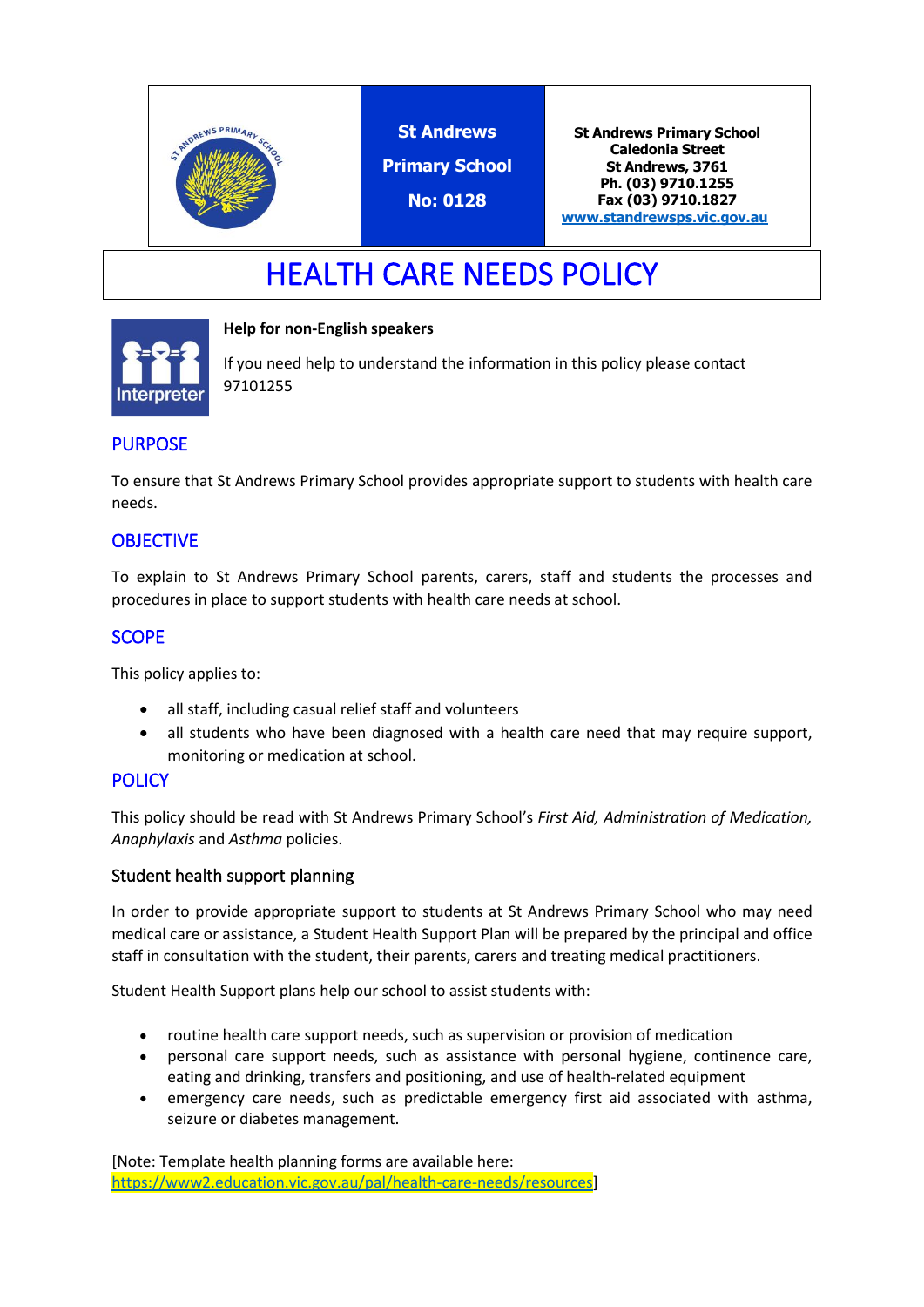Students with complex medical care needs, for example, tracheostomy care, seizure management or tube feeding, must have a Student Health Support Plan which provides for appropriate staff to undertake specific training to meet the student's particular needs.

At enrolment or when a health care need is identified, parents/carers should provide accurate information about the student's condition or health care needs, ideally documented by the student's treating medical/health care practitioner on a Medical Advice Form (or relevant equivalent)

St Andrews Primary School may invite parents and carers to attend a Student Support Group meeting to discuss the contents of a student's Health Support Plan and assistance that the student may need at school or during school activities.

Where necessary, St Andrews Primary School may also request consent from parents and carers to consult with a student's medical practitioners, to assist in preparing the plan and ensure that appropriate school staff understand the student's needs. Consultation with the student's medical practitioner will not occur without parent/carer consent unless required or authorised by law.

Student Health Support Plans will be reviewed:

- when updated information is received from the student's medical practitioner
- when the school, student or parents and carers have concerns with the support being provided to the student
- if there are changes to the support being provided to the student, or
- on an annual basis.

#### Management of confidential medical information

Confidential medical information provided to St Andrews Primary School to support a student will be:

- recorded on the student's file
- shared with all relevant staff so that they are able to properly support students diagnosed with medical conditions and respond appropriately if necessary.

### **COMMUNICATION**

- This policy will be communicated to our school community in the following ways:
- Included in staff induction processes and staff training
- Available publicly on our school's website https://www.standrewsps.vic.edu.au/
- Included in staff handbook/manual
- Discussed at staff briefings/meetings as required
- Reminders in our school newsletter
- Hard copy available from school administration upon request

### FURTHER INFORMATION AND RESOURCES

- the Department's Policy and Advisory Library (PAL):
	- o [Health Care Needs](http://www.education.vic.gov.au/school/principals/spag/health/Pages/healthcareneeds.aspx#link80)
	- o [Health Support Planning Forms](http://www.education.vic.gov.au/school/principals/spag/health/Pages/supportplanning.aspx)
	- o [Complex Medical Care Supports](https://www2.education.vic.gov.au/pal/health-care-needs/guidance/complex-medical-care-supports)
	- o [Child and Family Violence Information Sharing Schemes](https://www2.education.vic.gov.au/pal/information-sharing-schemes/policy)
	- o [Privacy and Information Sharing](https://www2.education.vic.gov.au/pal/privacy-information-sharing/policy)